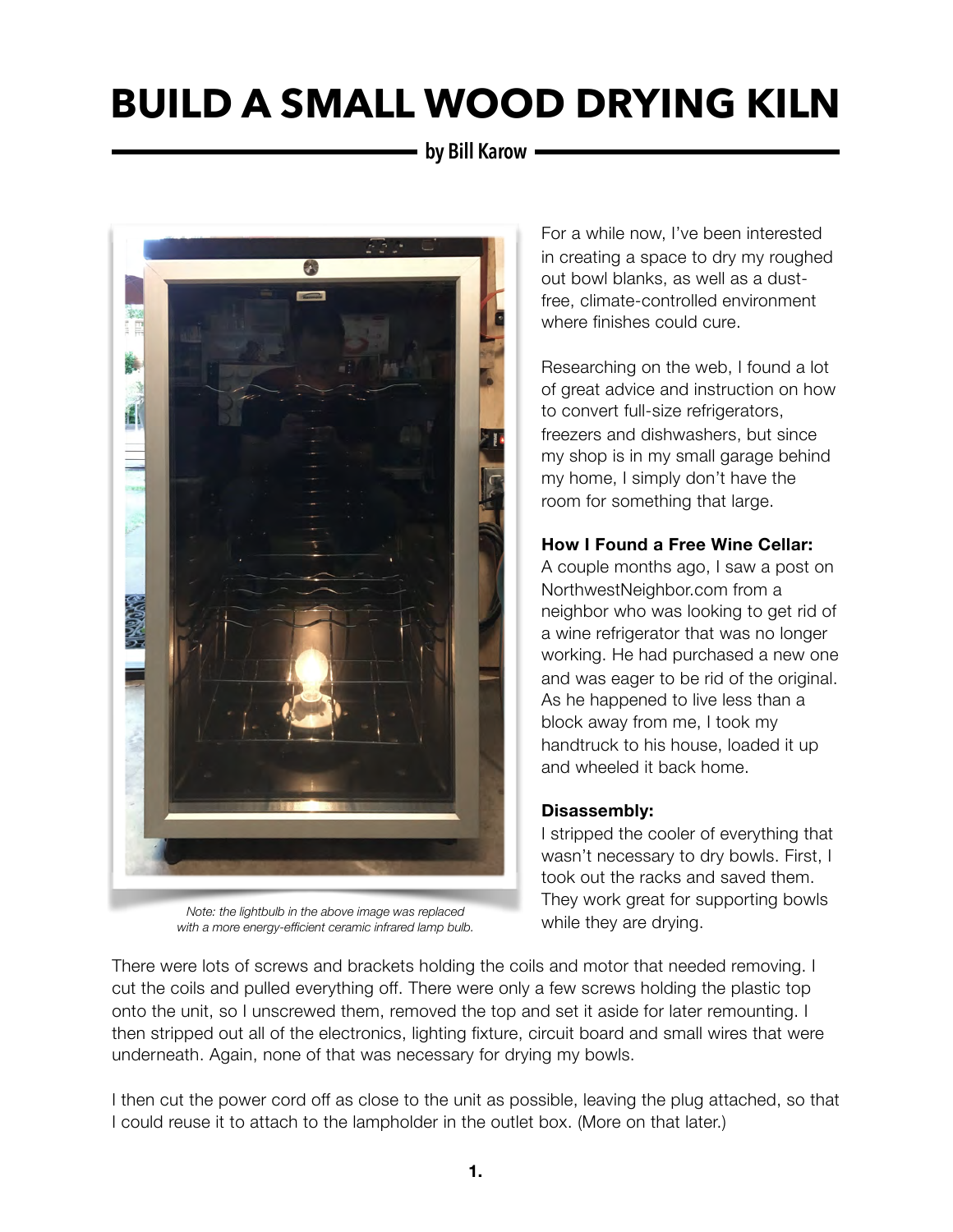

*Drill the side vent holes as high up the sides as possible.*

#### **Ventilation:**

Ventilation is important, as it serves to both dry the wood and carry the humidity out of the kiln. Since my kiln is small, I decided not to put a fan inside. Instead, I laid the unit on its back and drilled 12 holes through the bottom with a 1/2" bit.

On both sides near the top and back, I drilled holes with a 3" hole saw. This was so I could install adjustable butterfly vents on the sides to regulate the amount of air outflow. If you want to save a couple bucks, you could skip the fancy vents and the 3" holes, and just drill several 1/2" holes in both sides. Important: Make sure to drill the side vent holes as high up the sides as possible.

By doing so, I am trying to create a convective airflow. The heat from the bulb warms the air inside the kiln. That warm air rises, flowing up and over the drying wood, then exits out the side vent holes, taking moisture with it. Cool, dry air from outside the kiln constantly enters through the bottom holes to replace the warm, moist air that just left.





*Run the powercord from the outside back through the existing hole with the white rubber grommet.*

#### **Wiring:**

*Run the powercord through one of the four holes into the outlet box, attach wires to lampholder, then screw closed.* 

First, a caveat: Although this is a "simple" wiring connection, if you are at all uncomfortable doing this yourself, please have a professional electrician check your work, or do it for you.

That said, here's what I did: I used two screws to mount the wings of the outlet box to the floor of the cooler. Then, I fed the power cord (that I cut off earlier) through an existing hole on the outside back of the unit, behind the metal refrigeration plate on the interior back wall and down through one of the holes in the the outlet box. I stripped the wires and attached them to their corresponding mounts on the porcelain lampholder. Then I attached the lampholder to the outlet box with the existing, long screws. I attached weatherproof closure plugs into the three remaining openings on the side of the outlet box, as a precaution against

moisture getting inside. I also used a couple of small plastic straps and screws to secure the powercord to the interior (optional, but it looks nice). I tested the connection by temporarily screwing in a light bulb and plugging the powercord into the wall socket. So far, so good!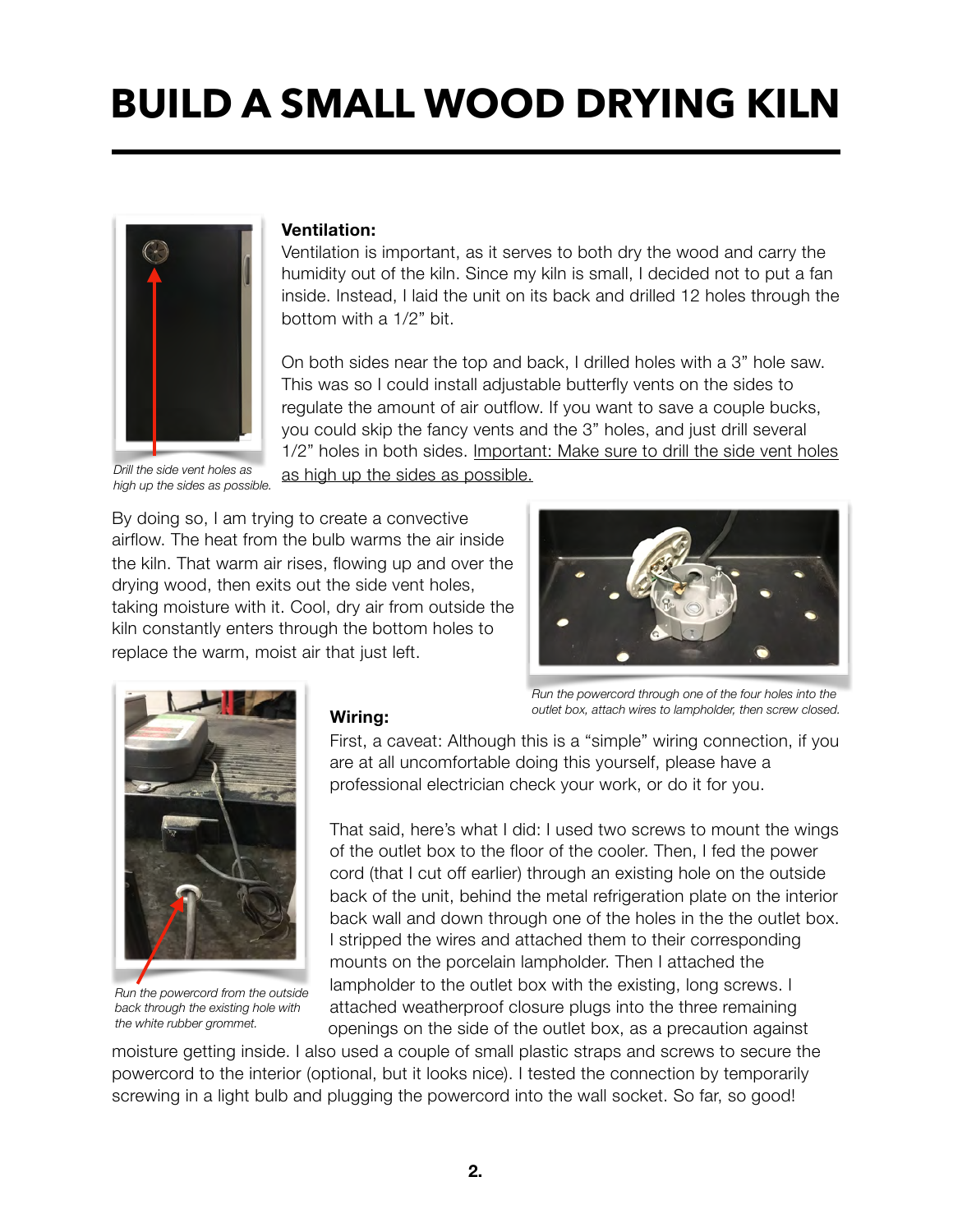

#### **Heat Source:**

Originally, I was planning to use an incandescent bulb to heat the kiln. Then I read somewhere about ceramic infrared lamp bulbs. They emit only heat and are primarily used to keep pet reptiles warm and hatch chicks. They last a lot longer than light bulbs, and since the kiln has a glass door, I don't need need to waste energy to light the inside.

*Ceramic Infrared Lamp Bulb – all heat, no light!*

### **Thermostat and Temperature/Humidity Monitor:**

The thermostat is the brains of the operation. And at \$35 from Amazon Prime, it was the most expensive part of the kiln. But it is simple to set up, easy to adjust the temperature, and well worth the purchase price for the job it does. I ran the thermostat's small, attached sensor wire from the outside back, across the top and down through an existing hole where the interior light used to be before I took it out. I then reattached the plastic top that I removed earlier.



*Thermostat sensor unit hangs down through hole in ceiling.*

Then I plugged the thermostat's power cord into the wall, plugged the heat lamp bulb's power cord



*Run the thermostat's sensor wire from the back, underneath the plastic top and down into the interior.*

into the thermostat, set the temperature, and it kicked right on. I also attached a small magnetic temperature/humidity monitor to the front of one of the racks on the inside, so I could view the humidity reading without opening the glass door.

## **Parting Thoughts:**

Now that I have a functioning kiln in my small shop, I am attempting to master the fine art of drying wood. (And probably will be for a long time.) Thanks for reading!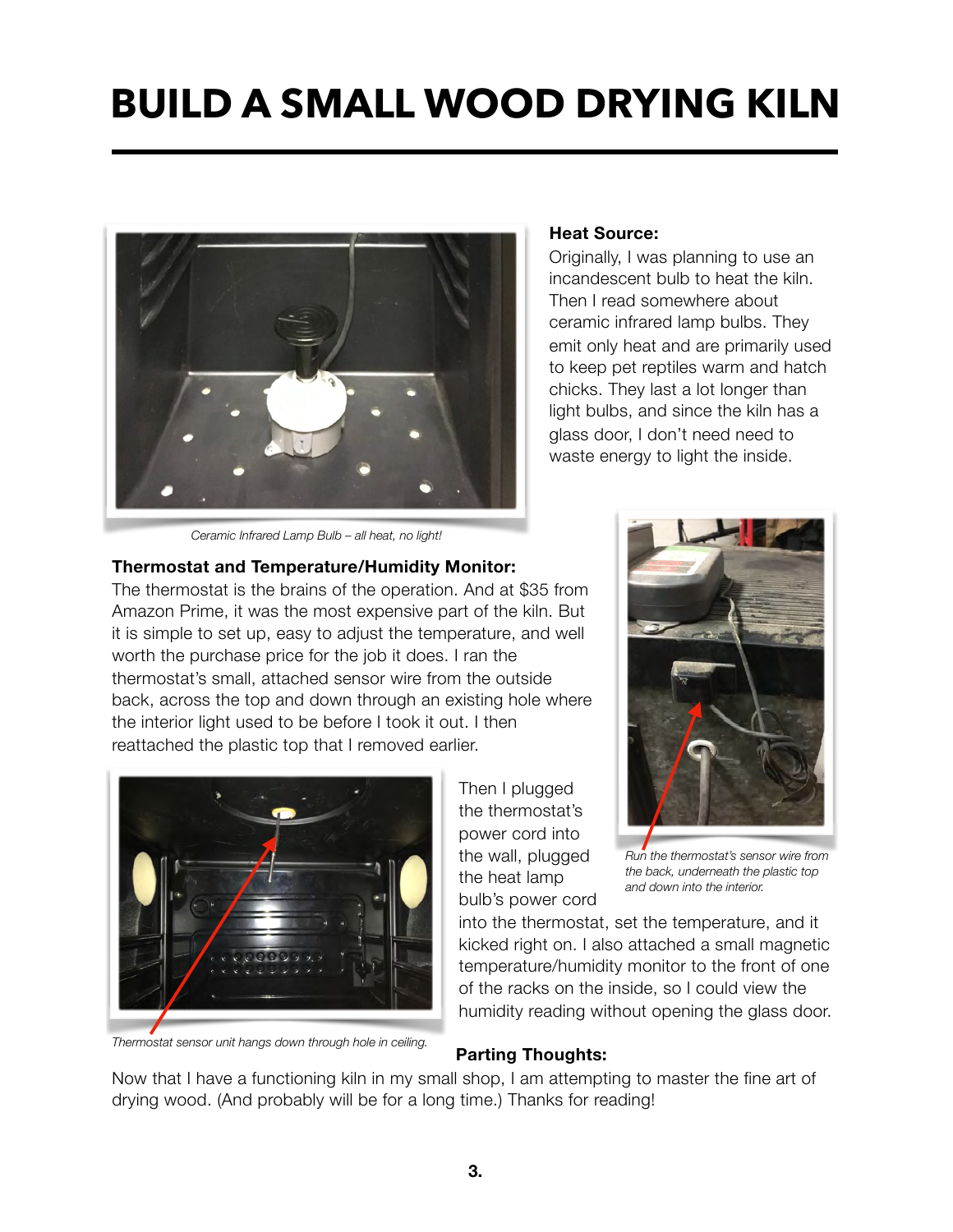## **INGREDIENTS:**

#### **Wine Cellar / Bottle Chiller / Refrigerator**

*Obvioulsy, don't buy a new one and tear it apart. I suggest looking for cheap/used/free insulated coolers on CraigsList, Ebay, Nextdoor.com, appliance recycling centers, appliance repair shops, or even appliance stores (what happens to all the old ones when customers buy new ones?)*





#### **\$35 (Amazon Prime)**



#### **2x Stainless Steel Butterfly Vent With Side Knob**

*[https://www.amazon.com/gp/product/](https://www.amazon.com/gp/product/B01EYHHTL2/ref=oh_aui_detailpage_o09_s00?ie=UTF8&psc=1) [B01EYHHTL2/ref=oh\\_aui\\_detailpage\\_o09\\_s00?](https://www.amazon.com/gp/product/B01EYHHTL2/ref=oh_aui_detailpage_o09_s00?ie=UTF8&psc=1) [ie=UTF8&psc=1](https://www.amazon.com/gp/product/B01EYHHTL2/ref=oh_aui_detailpage_o09_s00?ie=UTF8&psc=1)*



#### **Ceramic Infrared Heat Emitter Lamp Bulb**

*[https://www.amazon.com/gp/product/](https://www.amazon.com/gp/product/B00HFNZ59Q/ref=oh_aui_detailpage_o09_s00?ie=UTF8&psc=1) [B00HFNZ59Q/ref=oh\\_aui\\_detailpage\\_o09\\_s00?](https://www.amazon.com/gp/product/B00HFNZ59Q/ref=oh_aui_detailpage_o09_s00?ie=UTF8&psc=1) [ie=UTF8&psc=1](https://www.amazon.com/gp/product/B00HFNZ59Q/ref=oh_aui_detailpage_o09_s00?ie=UTF8&psc=1)*



#### **Temperature and Humidity Monitor**

*[https://www.amazon.com/gp/product/](https://www.amazon.com/gp/product/B01HDW58GS/ref=oh_aui_detailpage_o09_s00?ie=UTF8&psc=1) [B01HDW58GS/ref=oh\\_aui\\_detailpage\\_o09\\_s00?](https://www.amazon.com/gp/product/B01HDW58GS/ref=oh_aui_detailpage_o09_s00?ie=UTF8&psc=1) [ie=UTF8&psc=1](https://www.amazon.com/gp/product/B01HDW58GS/ref=oh_aui_detailpage_o09_s00?ie=UTF8&psc=1)*

**\$15.29 (Amazon Prime)**